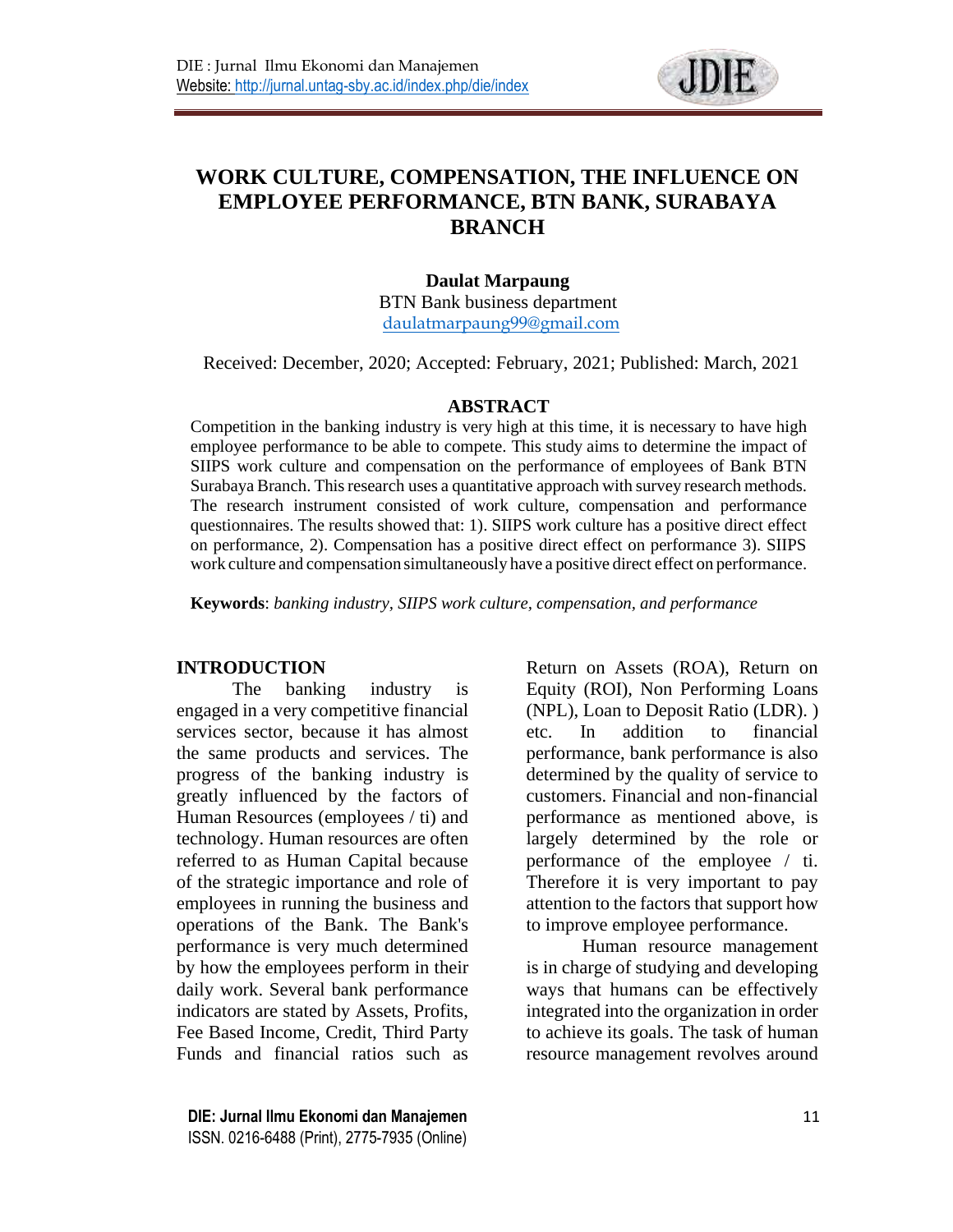managing the human element with all its potential as effectively as possible so that human resources can be obtained who are satisfied (satisfied) and satisfying (satisfactory) for the organization.

According to Paul Darling and Peter (1998), there is no more important task faced by any organization except developing its human resources and creating conditions that allow these resources to contribute all their abilities to organizational victory.

To support good employee performance, the company has a distinctive culture or work culture that is tailored to the needs of the organization. Work culture is latent, which is inherent in employees in their daily work. Bank BTN has a work culture called the SIIPS work culture, which consists of Synergy, Integrity, Innovation, Professionalism and Spirit to achieve excellence. Employee behavior in daily work is expected to be in accordance with the spirit of SIIPS which has been strongly internalized in employees. The SIIPS Work Culture has been established by the Board of Directors and has been made in the Circular (SE) of the BTN Directors no. 31 of 2016.

Employees at work expect compensation from the company where they work. The amount of compensation received by employees from the company will certainly affect employee morale. This compensation can be in the form of financial and nonfinancial (Mondy and Neo, 1993). Compensation that is financial in nature can be in the form of salary,

**Fakultas Ekonomi dan Bisnis** 12 **Universitas 17 Agustus 1945 Surabaya**

bonus, THR, health insurance etc. Meanwhile, non-financial compensation can be in the form of career paths, education, training, awards, etc.

In this study, it will be seen how the influence of SIIPS work culture and compensation received by employees of Bank BTN Surabaya Branch on their performance. Employee performance is contained in Key Performance Indicators (KPI). Each unit and each individual has different KPIs, but each KPI always contains aspects of the target or objectives achieved, the time to reach the target which is called the Service Level Agreement (SLA) and Compliance with the provisions or Standard Operating Procedures (SOP). . Banks that manage finances are full of regulations, both external (BI and OJK) and internal (SE, SOP), so that the aspect of compliance with regulations becomes one of the performance indicators.

Human resource management that is implemented properly will provide a substantial contribution in the effort to achieve the goals of the organization or company. Previous HRM concepts often suspected the usefulness and morality of HRM. HRM morality sometimes permeates some or all of HRM philosophies and tries to be applied with varying degrees of success for a variety of good and bad reasons, which is exemplified (Amstrong, 2003):

- 1. The concept of HRM is seriously believed to be the right approach to managing humans;
- 2. Adjusted to what happened to the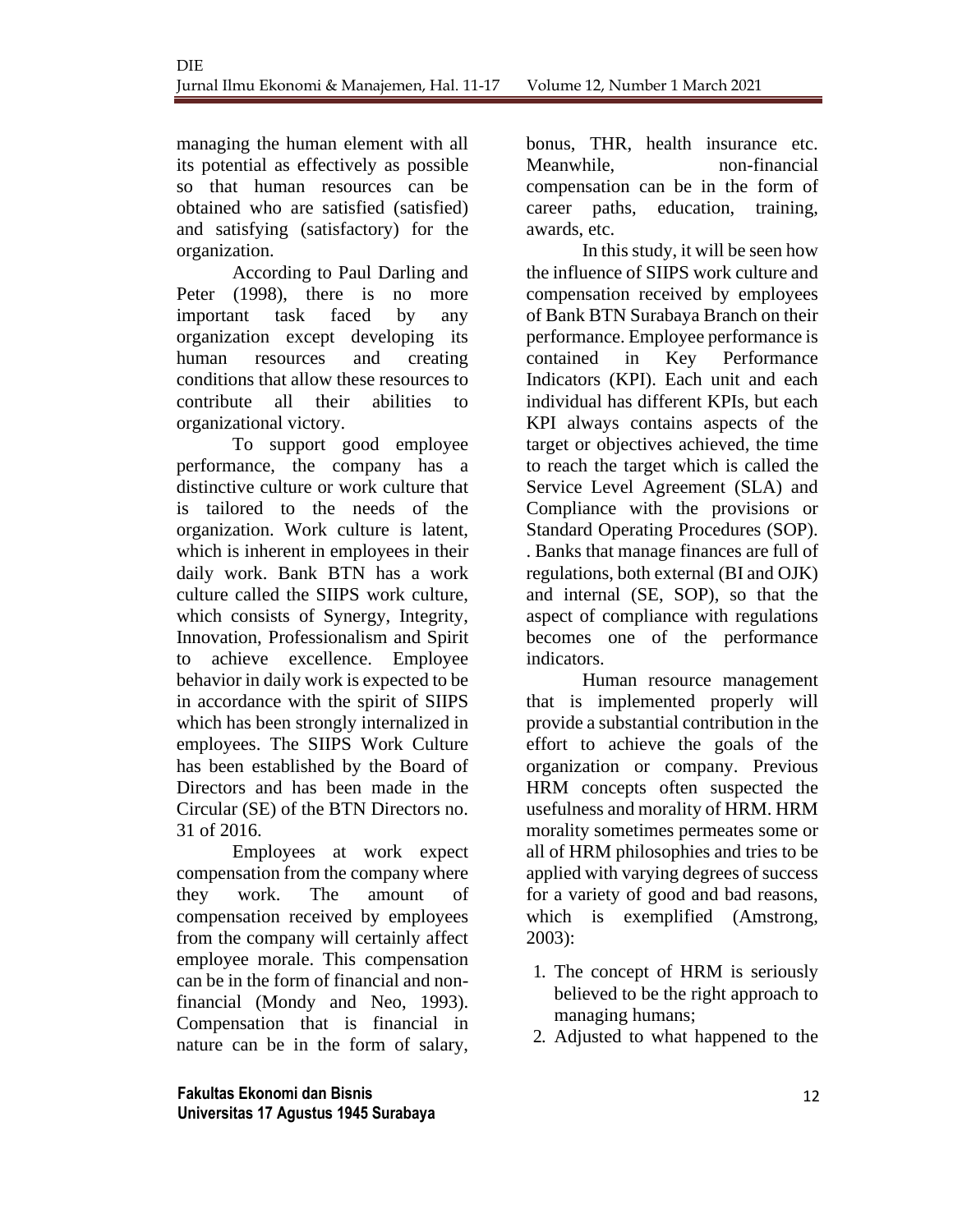organization in a condition that wanted to be competitive, added benefits and managed efficiently; or

3. It really is a fresh idea packaged by the writer or consultant.

Umar (2004) defines Human Resource Management (HRM) as part of organizational management that focuses on the elements of Human Resources. Amstrong (2003: 4) states that HRM terminology, whether like it or not, has been recorded in the management vocabulary as a substitute for "personnel management". In general, the existing resources in the organization include human resources, capital resources, technology resources and material resources. If grouped simply, it can be grouped into human resources and non-human resources. According to Paul and Peter (1988) there is no more important task faced by any organization except developing its human resources and creating conditions that allow these resources to contribute all their abilities to organizational victory..

Every company always expects that employees have the ability, willingness and enthusiasm to complete the assigned tasks. You do this by paying attention to the conditions of the work culture. Individually or in groups of a person will not be separated from the culture that exists in the company. Work culture according to Mangkunegara (2005: 113) which is quoted from Edgar H. Schein defines that work culture is a set of assumptions or belief systems, values and norms developed

within the organization which are used as behavioral guidelines for its members to overcome external adaptation problems. and internal integration. Comparative legal studies show that the effective work culture meaning system created by social actors is the result of historical and social experiences.

According to Rachmawati (2004: 118) work culture is a system of spreading beliefs and values that develop in a company and directing the behavior of all company members. In addition, corporate culture refers to a system of shared meanings held by members that differentiates these companies from other companies.

Bank BTN through a study with a consultant has compiled a work culture as stated in the Circular of the Board of Directors (SE) no. 31 year 2016. The Work Culture is called SIIPS which consists of Synergy, Integrity, Innovation, Professionalism and the Spirit of seeking excellence. The behavior of Bank BTN employees in their daily work must contain SIIPS values.

Compensation is one of the efforts made by management to improve work performance, motivation and job satisfaction of employees. According to Sikula (1981) "a compensation is anything that constitutes or is considered as an equivalent or recompense". Whose free translation means compensation is anything that is deemed as comparable remuneration "

Compensation according to Hasibuan (2004) is defined as something that employees receive as

**DIE: Jurnal Ilmu Ekonomi dan Manajemen** 13 ISSN. 0216-6488 (Print), 2775-7935 (Online)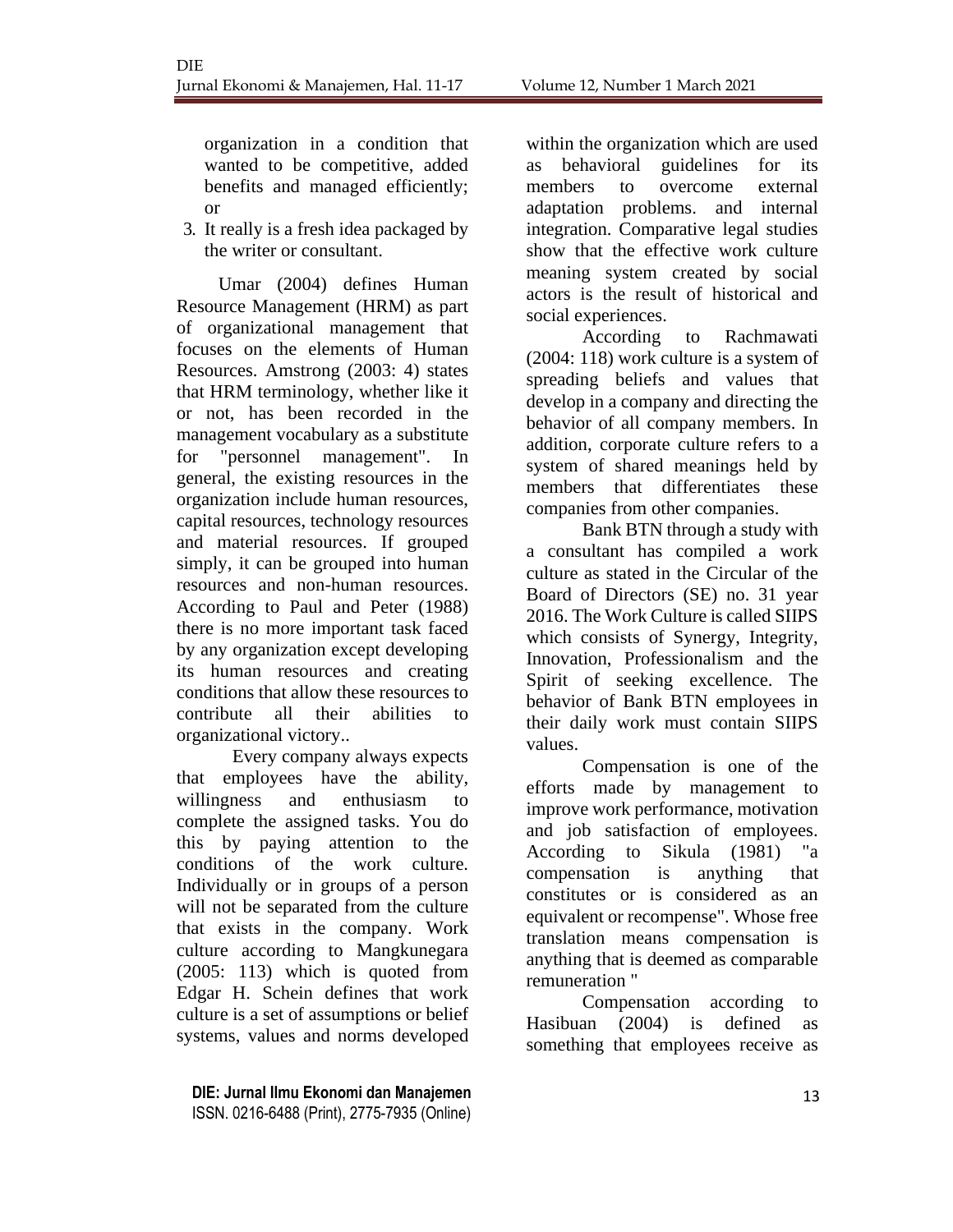remuneration for their work, before compensation is given, the compensation process is first carried out, namely a network of various subprocesses to provide remuneration to employees for work implementation and to motivate them to achieve the desired level of achievement. Hasibuan (2002) defines compensation as all income in the form of money, direct or indirect goods, which employees receive in return for services provided to the company.

Mondy and Neo said that the compensation provided by companies to employees can be divided into two types, namely financial compensation in the form of salary, wages and allowances, and non-financial compensation in the form of promotion, reward and recognition. (Mondy and Neo, 1993)

Compensation needs to be given by following the principles and principles that must be followed in providing the compensation. For employees, compensation is expected to satisfy the question of why he will not be disappointed if he works harder than his co-workers.

Performance is the result achieved by a person in carrying out the tasks assigned to him in accordance with established criteria. According to Wirawan (2009: 67) "performance standards are targets, targets, goals of employee work efforts within a certain period of time. In carrying out their work, employees must direct all their energy, thoughts, skills, knowledge, and working time to achieve what is determined by performance standards ". Performance (performance) by

**Fakultas Ekonomi dan Bisnis** 14 **Universitas 17 Agustus 1945 Surabaya**

Bernadin and Russel 1993: 379) is defined as "the record of outcomes produced on a specified job function or activy during a specified time periods" which can be interpreted freely as a record of results and benefits generated by a particular job function or activity. a certain period of time.

Based on all the descriptions of some of the definitions above, the authors define performance as an activity to carry out its duties in accordance with the provisions of the work as well as the overall contribution given by each individual to the organization. Employee performance has been stated in Key Performance Indicators (KPI) in which there are aspects of the targets to be achieved, aspects of time called Service Level Agreement (SLA) and also aspects of compliance with regulations.

## **METHOD**

Research location, population and sample The location is located at the Surabaya branch of the BTN. The population is all BTN employees totaling 194 people. By using the error rate limit of 10%, the sample size of the study can be calculated. This survey was conducted using interview techniques, namely data collection techniques in the questionnaire technique by distributing a list of questions arranged according to needs. The data that has been collected is related to existing theories based on related literature.

The limitations of this study were obtained using the SPSS program data analysis method.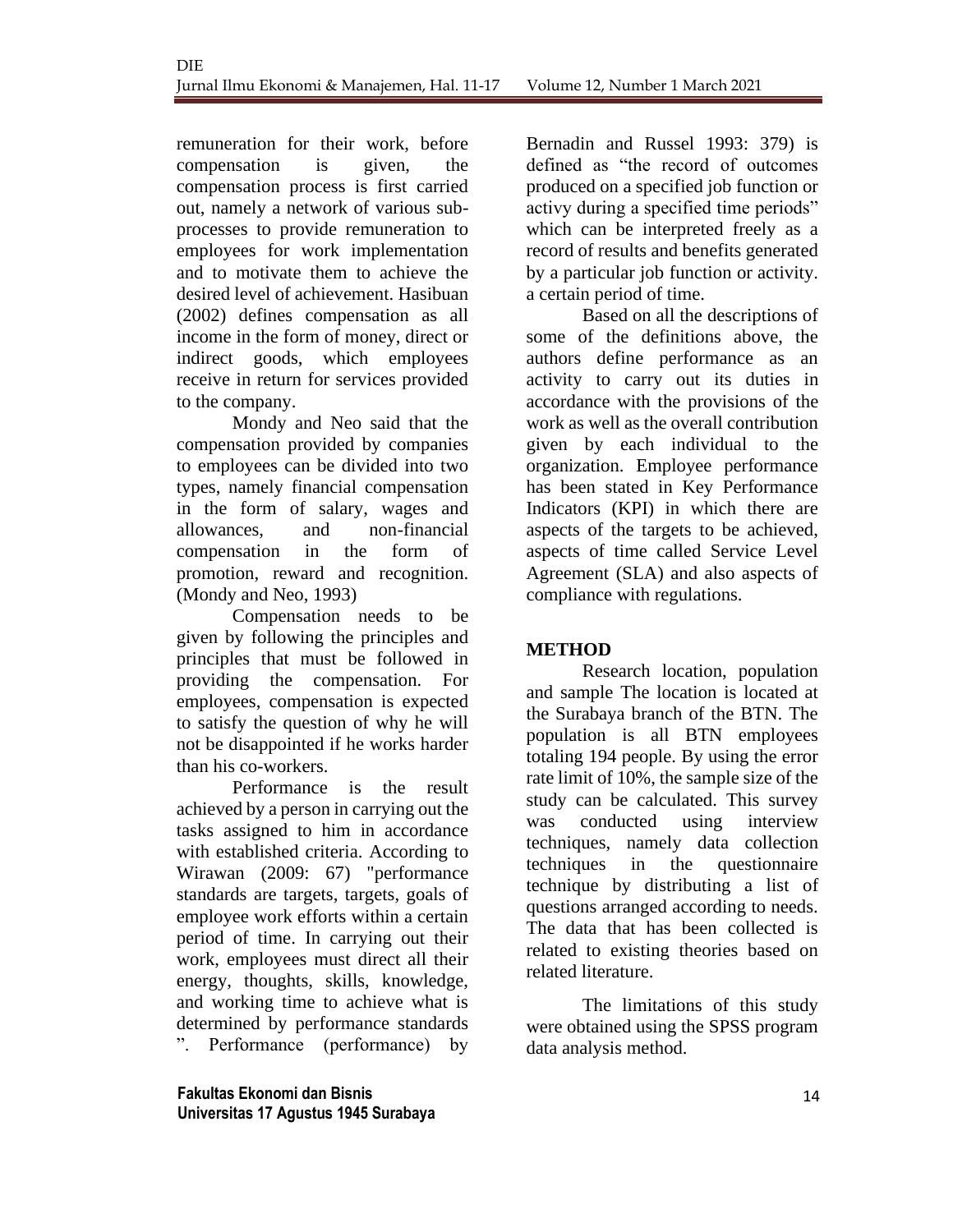- 1. The influence of work culture on the performance of employees of the Surabaya branch of the BTN Bank
- 2. The effect of compensation on the performance of employees of the Surabaya branch of the BTN Bank
- 3. The effect of compensation and work culture on employee performance.

Research limitations include time, cost and others so that the data obtained is less than optimal.

#### **RESULTS AND DISCUSSION**

The results of the validity test, work culture variables, compensation, and performance all produce a value (rcount)> than 0.2012 (r-table). It can be seen that the reliability test for all each question is greater than 0.6, this indicates that the instrument being tested can be said to be reliable or reliable.

From the results of the normality test using the method, the results obtained from the normality test were 0.009 where the results were greater with a significance of 0.005 so that it could be concluded that the normality test in this study was normally distributed.



The data above shows that the histogram form depicts data that is normally distributed or close to normal because it is bell shaped, so that the assumption of normality can be fulfilled.<br>Normal P-P Plot of Regression Standardized Residual



**Figure 2. Normality Test Source: SPSS processed**

It shows that the distribution (scatter) of data is around the diagonal line and there is no spread far from the diagonal line, so that the assumption of normality can be fulfilled.

From the results of the calculation of the results of the independent variable muticollinearity test, it shows that the VIP value  $= 1$  where the value is less than 10. So it can be concluded

**DIE: Jurnal Ilmu Ekonomi dan Manajemen** 15 ISSN. 0216-6488 (Print), 2775-7935 (Online)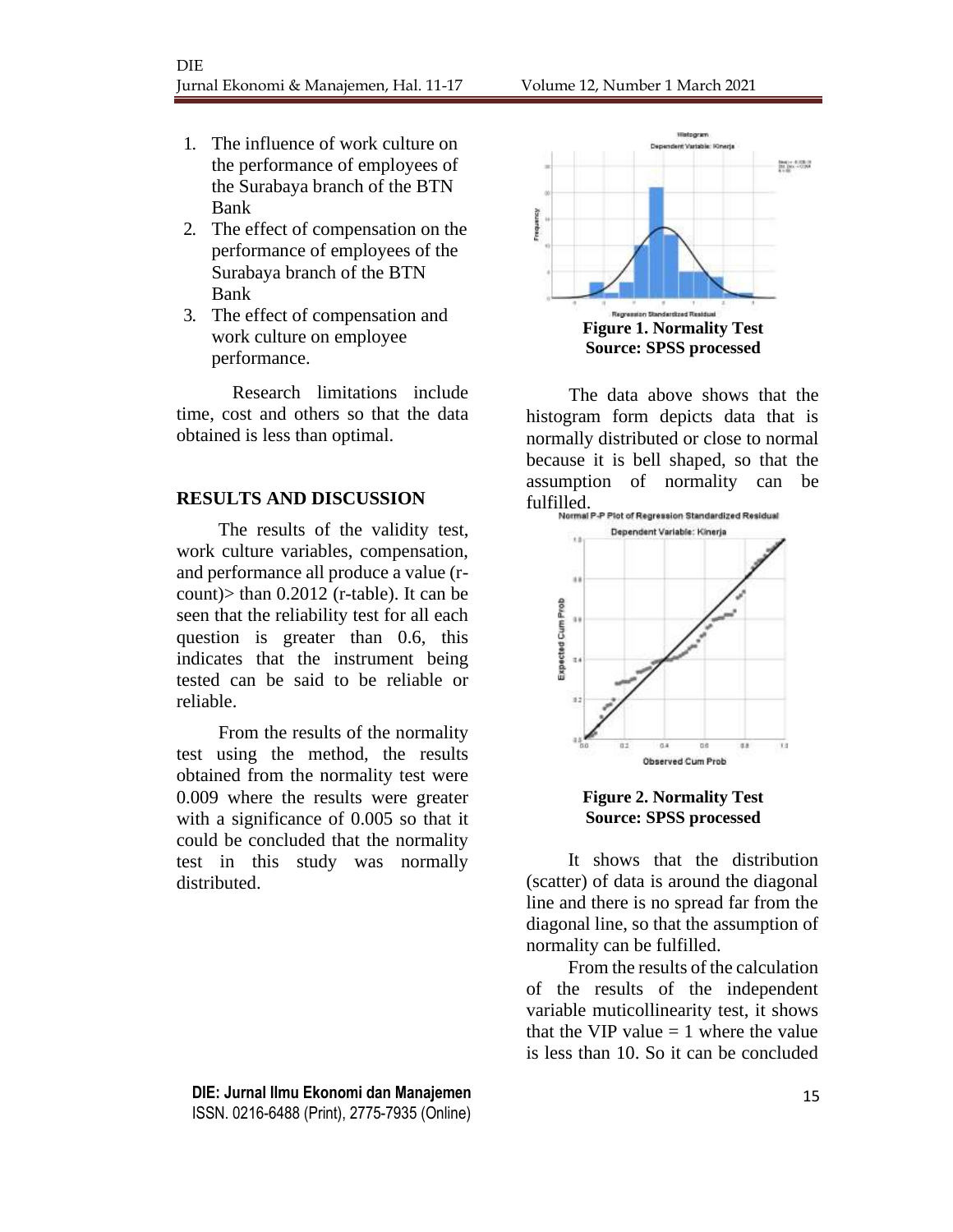that it is free from multicollinearity.

From the multicollinearity test results using the Glejser test, the sig results of variable X show 0.697 above the standard sig 0.05, so it can be concluded that there is no heteroscedasticity problem.

Based on the results of the autocorrelation test, it is known that the value of  $DW = 1.983$ , then compared to the sig table value of 0.05% with a sample size of 66 and the independent variable 1  $(K = 1) = 1.66$  so that the DU results from table  $r = 1.6318$  so that the DW value is more greater than the DU limit and less than  $(4-dU) = 4 - 1.6318$  $= 2.3682$  so it can be concluded that there is no autocorrelation.

### **First Hypothesis Testing (H1)**

The Sig. For the effect of  $X_1$  on Y is 0,000 <0.05 and the t-count value is 4,250 and  $sig = 0.000 \le 1.6990$ , so it can be concluded that H1 (Work Culture) is accepted as having an effect on Y (Performance).

### **Second Hypothesis Testing (H2)**

It is known that the sig value for  $X_2$  against Y is equal to 0.000 < 0.005 and the t-count value is 3.819> 3.14, so it can be concluded that H2 is accepted, which means that there is an effect of Compensation  $(X_2)$  on performance (Y)

### **Third Hypothesis Testing (H3)**

Based on the output, it is known that the sig for the effect of X1, X2 simultaneously on Y is  $0.000 < 0.005$ and the f-count value is 9.857> 3.14. So it can be concluded that H3 is accepted,

**Fakultas Ekonomi dan Bisnis** 16 **Universitas 17 Agustus 1945 Surabaya**

which means that there is a simultaneous influence of X1 (work culture) and X2 (compensation) on Y (performance).

Based on sig, it is known that the value of R Square is 0.238. This has an effect on variable X1 and X2 simultaneously on variable Y is 23.8%. This shows that the contribution of variations in the value of Work Culture and Compensation affects the variation in the value of Performance by 23.8%, the remaining 76.2%, is another variable that is not included in this research model.

### **CONCLUSION**

The results of this study indicate that the work culture of SIIPS has a positive effect on the performance of employees of the Surabaya branch of the BTN, Likewise compensation has a positive effect on performance. While work culture and compensation simultaneously have a positive effect on performance where the contribution of variations in work culture values and compensation affects the variation in performance values by 23.8%. The influence of SIIPS work culture and compensation is still a concern in maintaining employee performance, but there are still 76.2% of the influence of other variables that have not been studied in this study, and this can be good information for conducting further research by including other variables.

### **REFERENCES**

Arikunto. (1998). *Prosedur Penelitian.* Cetakan Kesebelas.